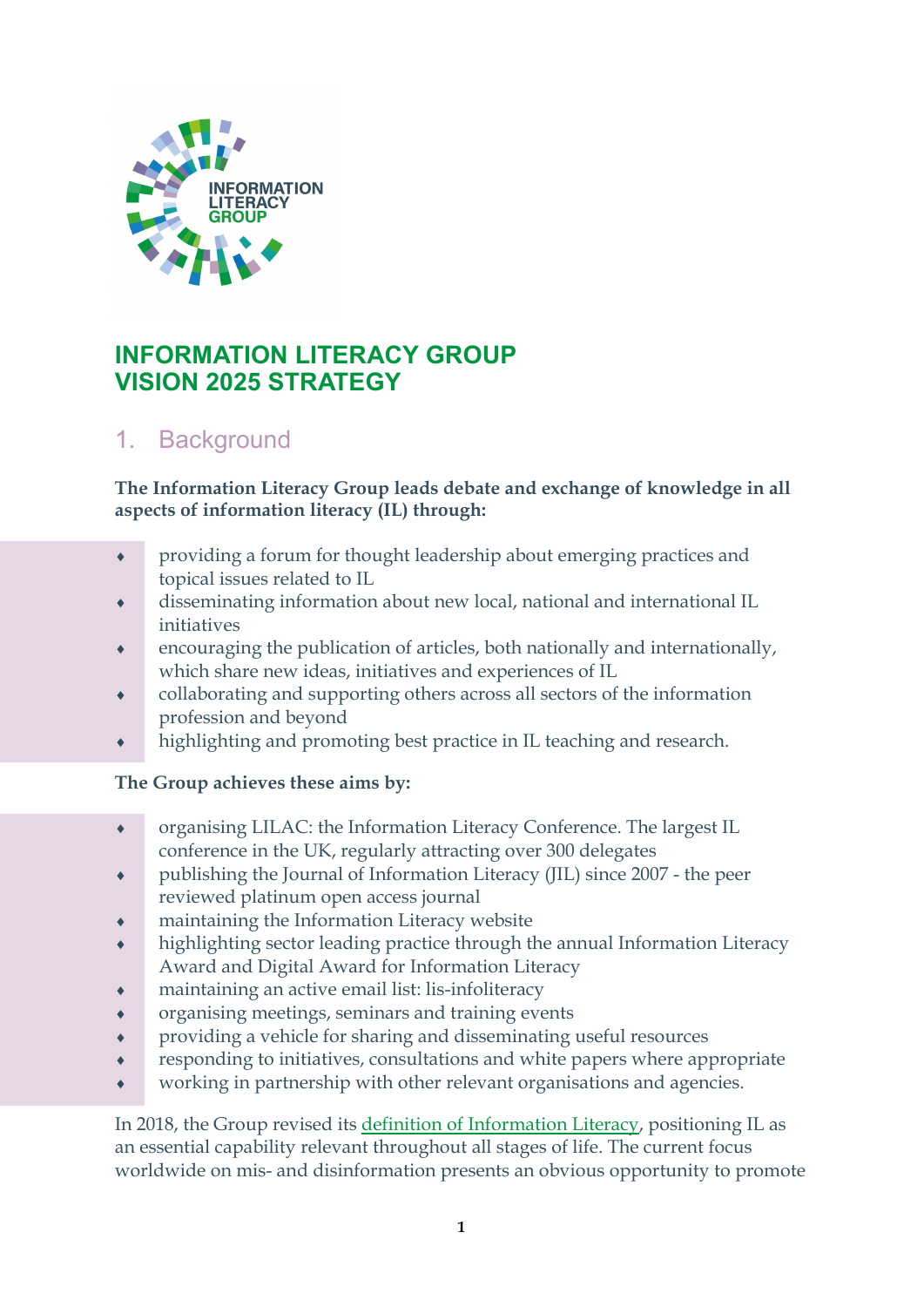the need for skilled information professionals to drive the public development of essential information and critical literacy.

The coronavirus pandemic has underlined the crucial role of information literacy for an engaged and informed public. In a statement dated 5 November 2020, CILIP called for "collective effort on the part of the public, public authorities and the media to avoid spreading disinformation about the virus" and for "the Government to work with CILIP to bring forward a public programme of support for health, digital and information literacy, so that individual citizens can be empowered to make informed choices both about their own welfare and the safety of those around them". The IL Group issued its own statement in July 2020, highlighting the role of library and knowledge specialists in moving education and training online. Throughout the pandemic Library and information professionals have been supporting our educator colleagues to enable remote learning, helping keep learners and teachers safe by limiting face-to-face contact during this unprecedented health crisis.

# 2. The challenges we face

## **The IL Group and LILAC committee have identified 5 areas of challenge that will be addressed over the terms of the Vision 2025 Strategy:**

## Challenge 1 : Making IL meaningful

IL has huge importance and impact on our everyday lives. Whilst those embedded in the world of IL recognise this, it is clear that the terminology, understanding and significance of IL is still not widely understood. Greater clarification and understanding of this agenda more broadly beyond the IL and information professional communities is critical to optimise its impact.

The challenge is exacerbated by the variety of terminology being used to describe other concepts, such as media literacy and digital literacy, that overlap with IL. This often leads to missed opportunities and duplication of work. There is also the risk that the valuable work of librarians and information specialists in this field is ignored, and our roles and expertise overlooked or narrowly defined.

### Challenge 2 : Political Influence

IL has crucial societal importance and helps to underpin democracy by enabling citizens to be well-informed and to think critically. Because of this, IL is a serious political issue, and many public agencies, commercial organisations and civil society initiatives are starting to recognise this. However, there is still a huge amount to be done in the UK to heighten that recognition; to encourage government and other stakeholders to incorporate IL in their thinking, strategies, policies and practices; and to collaborate with stakeholders that are already doing valuable work in this area.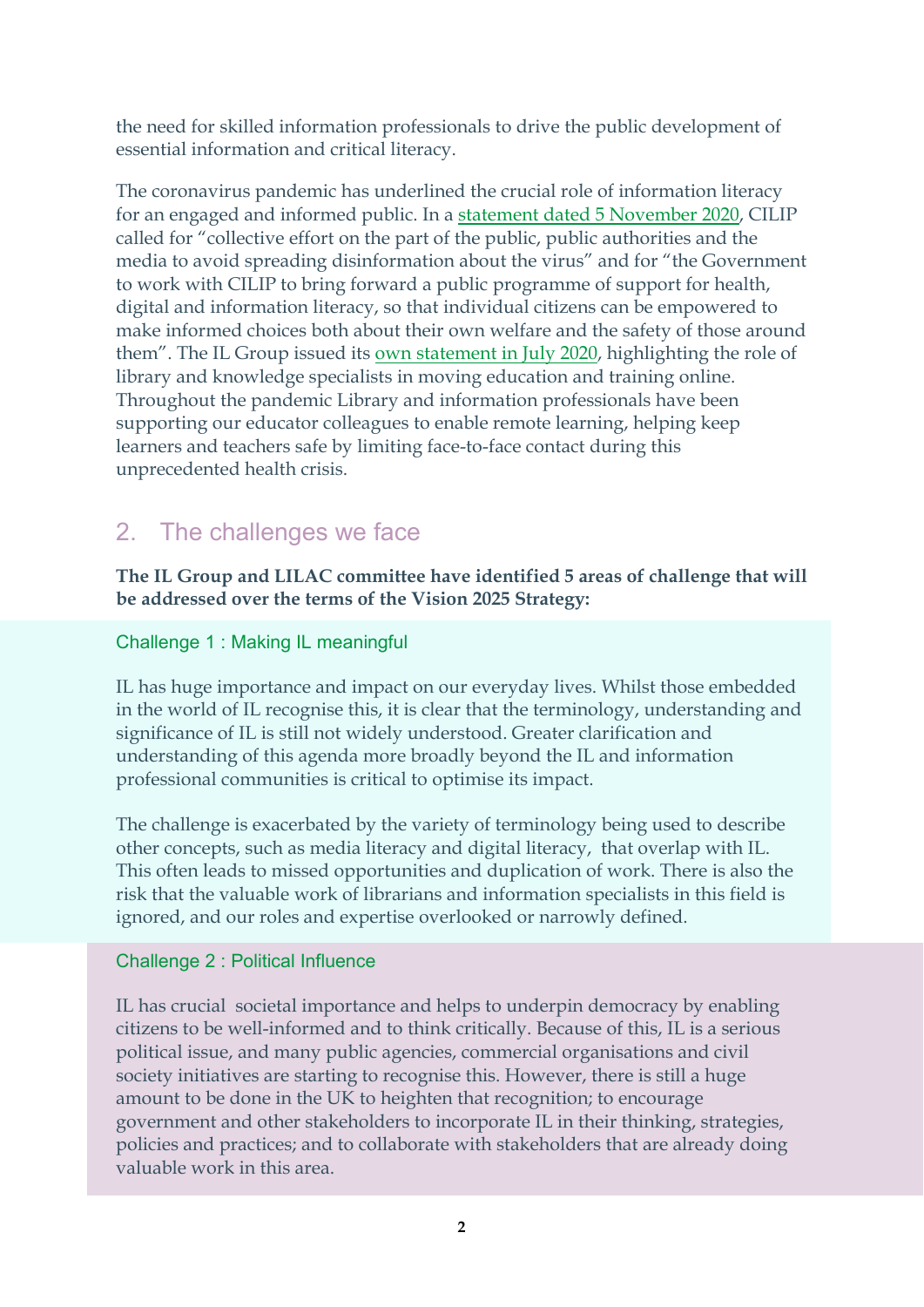There is a need to firmly establish our leadership in IL, ensuring we can contribute our views and expertise when it is discussed or explored by stakeholders and more broadly in society.

There is a significant challenge in making the most of fast-paced and ever-changing political agendas (see Challenge 4: building capacity). It also requires defining or redefining our relationship with a wide range of stakeholders, particularly beyond the library and information professional world

#### Challenge 3: Inclusive IL

The diversity of our group, the profession and the communities IL serves must be addressed. The group believes IL is relevant and important for everyone and this provides an opportunity to lead the profession in its efforts to diversify. Ensuring we represent diverse perspectives will help to build our integrity as a Group, as well as allowing space for more nuanced conversations around, for example, IL and information privilege.

In addition to IL, we also have the potential to lead the conversation on open scholarship (including topics such as Open Access, OERs, and copyright literacy), which we believe are issues at the heart of ensuring there is equal access to information.

#### Challenge 4: Building Capacity

The IL Group is run by a limited number of volunteers who work in a wide range of sectors and in diverse roles. Our ambition and initiatives are sometimes hampered by limits on the time and resources we have available.

Currently as a sub-group of CILIP, we are reliant on CILIP members to provide our volunteers and committee members. Many of our working group members (for example, the LILAC committee and JIL editorial board) are not committee members, and are often non-librarians.

We need to be able to recruit and retain talented and enthusiastic IL practitioners (and more broadly anyone with a serious interest in IL), including those who are outside of the library and information professions and so are unlikely to engage with the professional body. We need to develop and devise a new structure that enables the aspirations of the group to be achieved.

The reintroduction of a form of group-only membership (the "non-practitioner member" in the proposed CILIP 2021 membership model) is a welcome development in some respects, however we are concerned that the cost of this membership is prohibitively high for people who may wish to work on IL initiatives, but not to be involved with CILIP as an organisation. We will therefore seek to build capacity by planning a major restructure of the ILG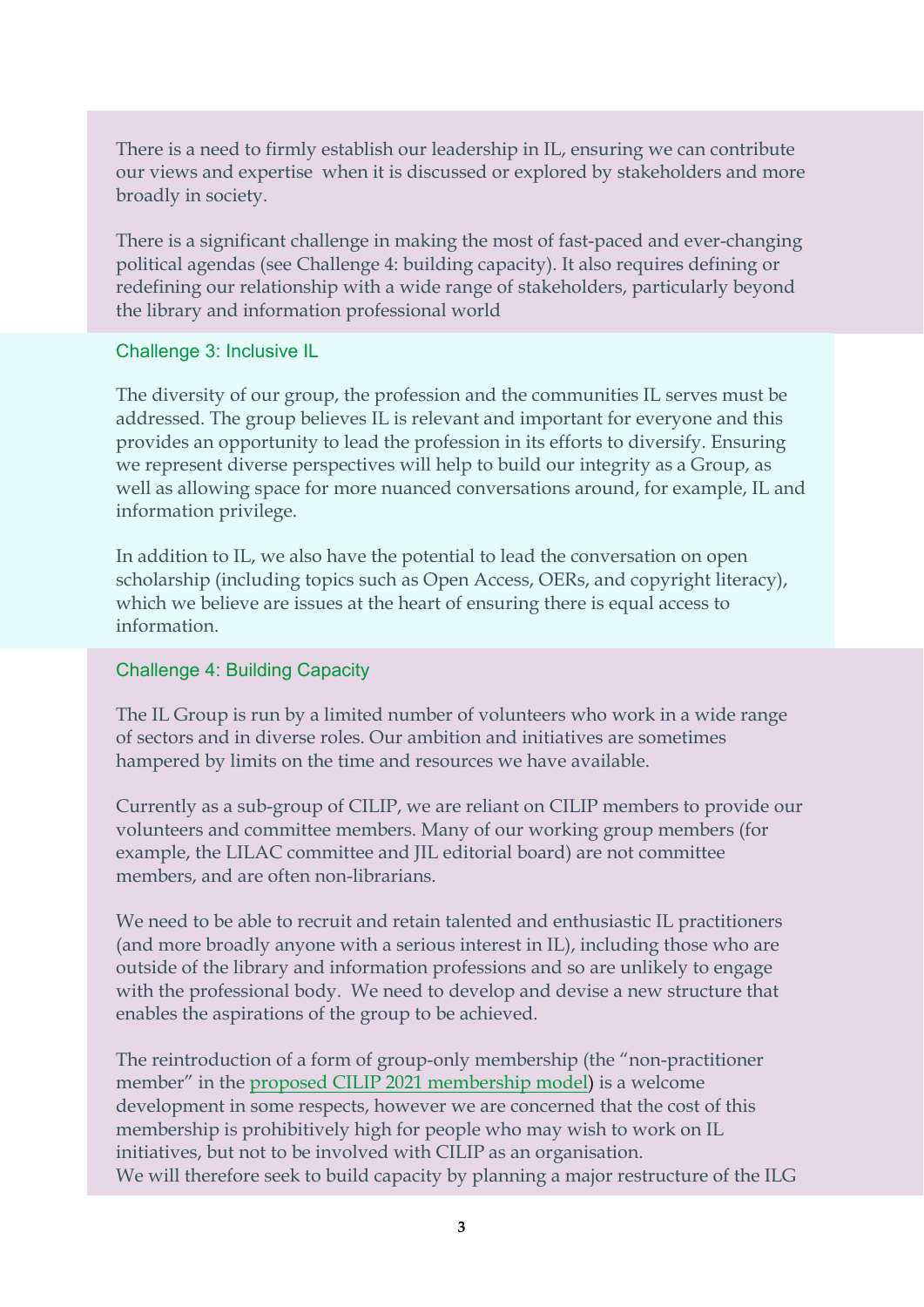in 2021. We are currently working with CILIP to redefine our relationship with them in a mutually beneficial way.

## Challenge 5: Supporting our Members

We know that librarians, library workers and information professionals face significant challenges in terms of their own capacity to keep their skills up to date, and to support IL in a rapidly-changing information environment.

The Covid-19 pandemic, and the pivot to online teaching and learning in educational institutions, is the latest and most obvious example of how information professionals are under pressure to develop and to support their institutions with new ways of working.

# 3. Our capability

**To meet these challenges, we can make use of our capability as a Group in the following areas:** 



Community: We have access to a broad community of CILIP members and non members. We have the ability to consult and to broadcast information, using our social media, the IL website, and the lisinfoliteracy mailing list.



Influence: We have among our members and supporters high profile figures, including library directors and key researchers and practitioners in the field, who are respected as voices in the IL community, both within the UK and internationally. We have slowly built relationships with a selection of key organisations outside the library/information professional world.



Evidence: We gather new input through LILAC, JIL, and the IL blog. Many of our members and supporters are active researchers in this field, and we are able to provide a platform to promote and share their ideas. We have previously been able to provide bursaries for research, subject to budget availability.

Sharing: we have vehicles to share good practice and research developments in IL via LILAC, JIL, and less formal methods of communication such as the IL blog.

Education: We provide training for librarians and information professionals via our events, including LILAC.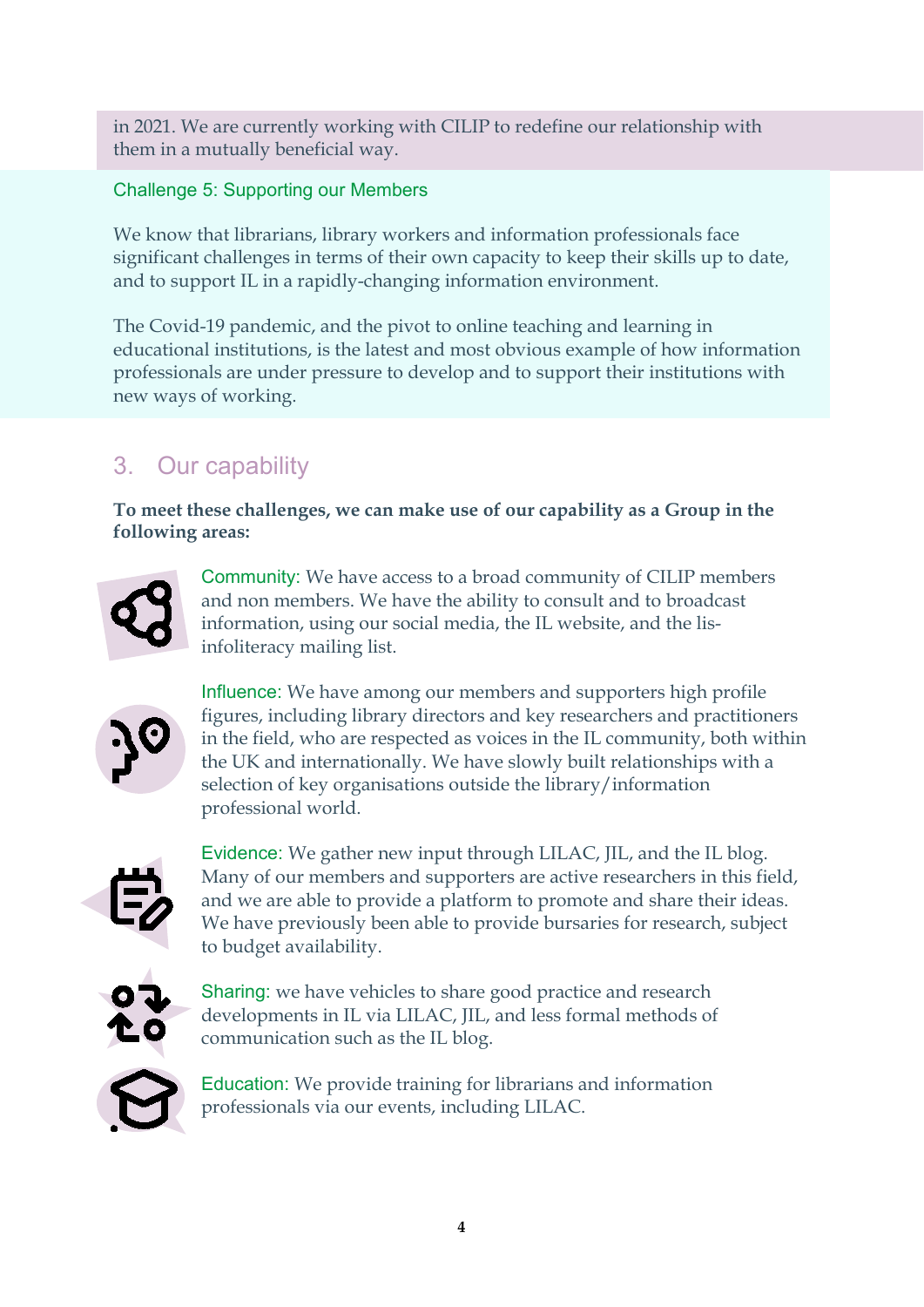# 4. How do we apply this capability to our challenges

## Priority 1: Bringing Information Literacy into the mainstream

This is related to building up knowledge of information literacy in the profession and the IL community, and taking this out into other sectors and the wider world. It will also include developing our influence in the political sphere, both in partnership with CILIP and with other organisations.

Activities will include:

- advocacy and outreach with a range of public, third sector and commercial bodies, educational organisations, etc.
- developing partnerships with related organisations with an interest in information, media and digital literacy
- building on the success of the Facts Matter campaign to further embed the concept of IL in everyday and political decision-making
- a joint campaign with CILIP and others, similar to the Irish Be Media Smart campaign
- continuing to promote the CILIP Definition of Information Literacy
- gathering evidence on the impact and effectiveness of IL initiatives via the IL website, LILAC, and JIL
- lobbying and advocacy work with politicians, policy makers in government and senior leaders in education.

### Priority 2: Making Information Literacy inclusive and accessible to all

This priority is about developing our inclusivity as a Group, and also improving the equality, diversity and accessibility of IL initiatives more broadly.

Activities will include:

- prioritising access to our events and conferences for people from underrepresented groups, especially those who identify as BAME
- assessing our committee recruitment process to ensure we have a diverse and representative committee
- continuing to publish our Diamond Open Access journal, JIL
- developing and promoting open approaches to IL and education more generally
- ensuring all our own resources are CC-licenced and accessible.

### Priority 3: Building capacity

This relates to our capacity and structure as a group, and our ability to recruit and retain both members and volunteers.

Activities will include:

- maintaining financial stability for the Group
- agreeing a plan for recruiting and retaining non-CILIP members and volunteers and, more broadly, individuals from beyond the library and information professions
- establishing a membership offer for non-librarian IL practitioners